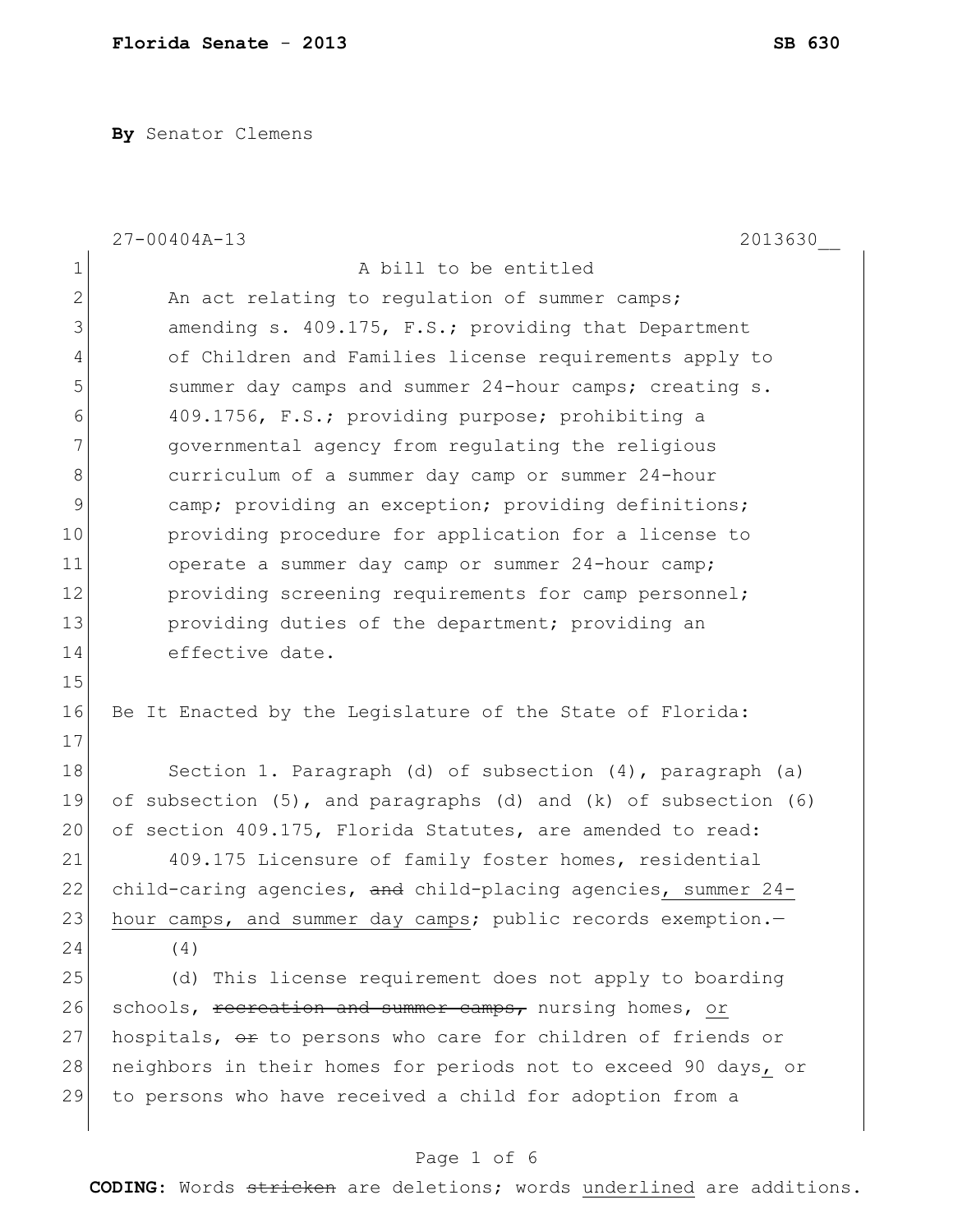27-00404A-13 2013630\_\_

30 licensed child-placing agency.

31 (5)(a) The department shall adopt and amend licensing rules 32 for family foster homes, residential child-caring agencies, and 33 child-placing agencies, and. The department may also adopt rules 34 relating to the screening requirements for summer day camps and 35 summer 24-hour camps. The requirements for licensure and 36 operation of family foster homes, residential child-caring 37 agencies, and child-placing agencies, summer day camps, and 38 summer 24-hour camps shall include:

39 1. The operation, conduct, and maintenance of these homes 40 and agencies and the responsibility which they assume for 41 children served and the evidence of need for that service.

42 2. The provision of food, clothing, educational 43 opportunities, services, equipment, and individual supplies to 44 assure the healthy physical, emotional, and mental development 45 of the children served.

46 3. The appropriateness, safety, cleanliness, and general 47 adequacy of the premises, including fire prevention and health 48 standards, to provide for the physical comfort, care, and well-49 being of the children served.

50 4. The ratio of staff to children required to provide 51 adequate care and supervision of the children served and, in the 52 case of foster homes, the maximum number of children in the 53 home.

54 5. The good moral character based upon screening, 55 education, training, and experience requirements for personnel.

56 6. The department may grant exemptions from 57 disqualification from working with children or the 58 developmentally disabled as provided in s. 435.07.

## Page 2 of 6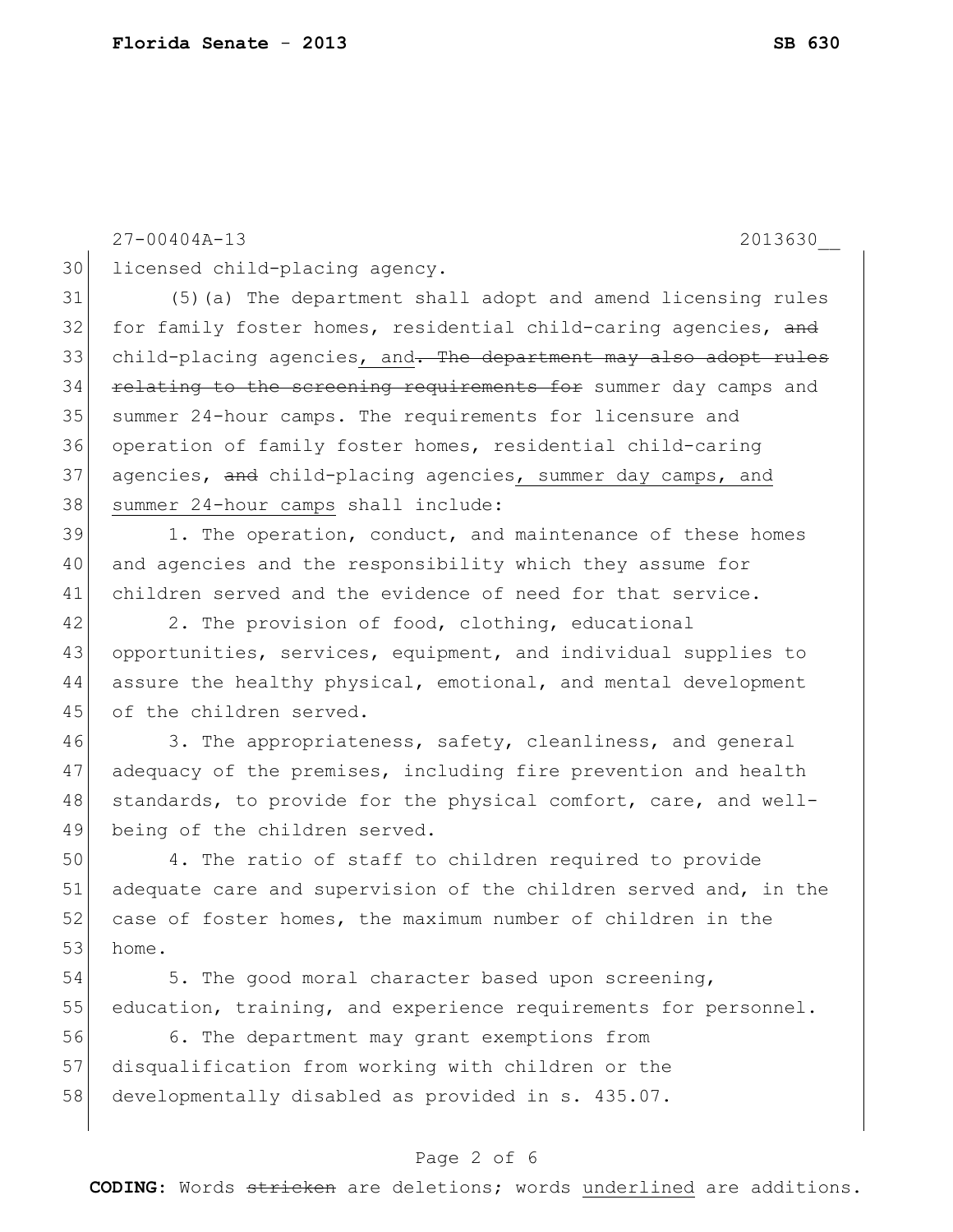| $27 - 00404A - 13$<br>59<br>7. The provision of preservice and inservice training for<br>60<br>all foster parents and agency staff.<br>61<br>8. Satisfactory evidence of financial ability to provide<br>62<br>care for the children in compliance with licensing requirements.<br>63<br>9. The maintenance by the agency of records pertaining to<br>64<br>admission, progress, health, and discharge of children served,<br>65<br>including written case plans and reports to the department.<br>66<br>10. The provision for parental involvement to encourage<br>67<br>preservation and strengthening of a child's relationship with<br>the family.<br>68<br>69<br>11. The transportation safety of children served.<br>70<br>12. The provisions for safequarding the cultural,<br>71<br>religious, and ethnic values of a child.<br>72<br>13. Provisions to safeguard the legal rights of children<br>73<br>served.<br>74<br>(6)<br>75<br>(d) 1. The department may pursue other remedies provided in<br>76<br>this section in addition to denial or revocation of a license<br>77<br>for failure to comply with the screening requirements. The<br>78<br>disciplinary actions determination to be made by the department<br>79<br>and the procedure for hearing for applicants and licensees shall<br>80<br>be in accordance with chapter 120.<br>81<br>2. When the department has reasonable cause to believe that<br>82<br>grounds for denial or termination of employment exist, it shall | 2013630 |
|---------------------------------------------------------------------------------------------------------------------------------------------------------------------------------------------------------------------------------------------------------------------------------------------------------------------------------------------------------------------------------------------------------------------------------------------------------------------------------------------------------------------------------------------------------------------------------------------------------------------------------------------------------------------------------------------------------------------------------------------------------------------------------------------------------------------------------------------------------------------------------------------------------------------------------------------------------------------------------------------------------------------------------------------------------------------------------------------------------------------------------------------------------------------------------------------------------------------------------------------------------------------------------------------------------------------------------------------------------------------------------------------------------------------------------------------------------------------------------------------------|---------|
|                                                                                                                                                                                                                                                                                                                                                                                                                                                                                                                                                                                                                                                                                                                                                                                                                                                                                                                                                                                                                                                                                                                                                                                                                                                                                                                                                                                                                                                                                                   |         |
|                                                                                                                                                                                                                                                                                                                                                                                                                                                                                                                                                                                                                                                                                                                                                                                                                                                                                                                                                                                                                                                                                                                                                                                                                                                                                                                                                                                                                                                                                                   |         |
|                                                                                                                                                                                                                                                                                                                                                                                                                                                                                                                                                                                                                                                                                                                                                                                                                                                                                                                                                                                                                                                                                                                                                                                                                                                                                                                                                                                                                                                                                                   |         |
|                                                                                                                                                                                                                                                                                                                                                                                                                                                                                                                                                                                                                                                                                                                                                                                                                                                                                                                                                                                                                                                                                                                                                                                                                                                                                                                                                                                                                                                                                                   |         |
|                                                                                                                                                                                                                                                                                                                                                                                                                                                                                                                                                                                                                                                                                                                                                                                                                                                                                                                                                                                                                                                                                                                                                                                                                                                                                                                                                                                                                                                                                                   |         |
|                                                                                                                                                                                                                                                                                                                                                                                                                                                                                                                                                                                                                                                                                                                                                                                                                                                                                                                                                                                                                                                                                                                                                                                                                                                                                                                                                                                                                                                                                                   |         |
|                                                                                                                                                                                                                                                                                                                                                                                                                                                                                                                                                                                                                                                                                                                                                                                                                                                                                                                                                                                                                                                                                                                                                                                                                                                                                                                                                                                                                                                                                                   |         |
|                                                                                                                                                                                                                                                                                                                                                                                                                                                                                                                                                                                                                                                                                                                                                                                                                                                                                                                                                                                                                                                                                                                                                                                                                                                                                                                                                                                                                                                                                                   |         |
|                                                                                                                                                                                                                                                                                                                                                                                                                                                                                                                                                                                                                                                                                                                                                                                                                                                                                                                                                                                                                                                                                                                                                                                                                                                                                                                                                                                                                                                                                                   |         |
|                                                                                                                                                                                                                                                                                                                                                                                                                                                                                                                                                                                                                                                                                                                                                                                                                                                                                                                                                                                                                                                                                                                                                                                                                                                                                                                                                                                                                                                                                                   |         |
|                                                                                                                                                                                                                                                                                                                                                                                                                                                                                                                                                                                                                                                                                                                                                                                                                                                                                                                                                                                                                                                                                                                                                                                                                                                                                                                                                                                                                                                                                                   |         |
|                                                                                                                                                                                                                                                                                                                                                                                                                                                                                                                                                                                                                                                                                                                                                                                                                                                                                                                                                                                                                                                                                                                                                                                                                                                                                                                                                                                                                                                                                                   |         |
|                                                                                                                                                                                                                                                                                                                                                                                                                                                                                                                                                                                                                                                                                                                                                                                                                                                                                                                                                                                                                                                                                                                                                                                                                                                                                                                                                                                                                                                                                                   |         |
|                                                                                                                                                                                                                                                                                                                                                                                                                                                                                                                                                                                                                                                                                                                                                                                                                                                                                                                                                                                                                                                                                                                                                                                                                                                                                                                                                                                                                                                                                                   |         |
|                                                                                                                                                                                                                                                                                                                                                                                                                                                                                                                                                                                                                                                                                                                                                                                                                                                                                                                                                                                                                                                                                                                                                                                                                                                                                                                                                                                                                                                                                                   |         |
|                                                                                                                                                                                                                                                                                                                                                                                                                                                                                                                                                                                                                                                                                                                                                                                                                                                                                                                                                                                                                                                                                                                                                                                                                                                                                                                                                                                                                                                                                                   |         |
|                                                                                                                                                                                                                                                                                                                                                                                                                                                                                                                                                                                                                                                                                                                                                                                                                                                                                                                                                                                                                                                                                                                                                                                                                                                                                                                                                                                                                                                                                                   |         |
|                                                                                                                                                                                                                                                                                                                                                                                                                                                                                                                                                                                                                                                                                                                                                                                                                                                                                                                                                                                                                                                                                                                                                                                                                                                                                                                                                                                                                                                                                                   |         |
|                                                                                                                                                                                                                                                                                                                                                                                                                                                                                                                                                                                                                                                                                                                                                                                                                                                                                                                                                                                                                                                                                                                                                                                                                                                                                                                                                                                                                                                                                                   |         |
|                                                                                                                                                                                                                                                                                                                                                                                                                                                                                                                                                                                                                                                                                                                                                                                                                                                                                                                                                                                                                                                                                                                                                                                                                                                                                                                                                                                                                                                                                                   |         |
|                                                                                                                                                                                                                                                                                                                                                                                                                                                                                                                                                                                                                                                                                                                                                                                                                                                                                                                                                                                                                                                                                                                                                                                                                                                                                                                                                                                                                                                                                                   |         |
|                                                                                                                                                                                                                                                                                                                                                                                                                                                                                                                                                                                                                                                                                                                                                                                                                                                                                                                                                                                                                                                                                                                                                                                                                                                                                                                                                                                                                                                                                                   |         |
|                                                                                                                                                                                                                                                                                                                                                                                                                                                                                                                                                                                                                                                                                                                                                                                                                                                                                                                                                                                                                                                                                                                                                                                                                                                                                                                                                                                                                                                                                                   |         |
|                                                                                                                                                                                                                                                                                                                                                                                                                                                                                                                                                                                                                                                                                                                                                                                                                                                                                                                                                                                                                                                                                                                                                                                                                                                                                                                                                                                                                                                                                                   |         |
| notify, in writing, the applicant or, licensee, or summer or<br>83                                                                                                                                                                                                                                                                                                                                                                                                                                                                                                                                                                                                                                                                                                                                                                                                                                                                                                                                                                                                                                                                                                                                                                                                                                                                                                                                                                                                                                |         |
| 84<br>recreation camp, and the personnel affected, stating the                                                                                                                                                                                                                                                                                                                                                                                                                                                                                                                                                                                                                                                                                                                                                                                                                                                                                                                                                                                                                                                                                                                                                                                                                                                                                                                                                                                                                                    |         |
| 85<br>specific record which indicates noncompliance with the screening                                                                                                                                                                                                                                                                                                                                                                                                                                                                                                                                                                                                                                                                                                                                                                                                                                                                                                                                                                                                                                                                                                                                                                                                                                                                                                                                                                                                                            |         |
| 86<br>requirements.                                                                                                                                                                                                                                                                                                                                                                                                                                                                                                                                                                                                                                                                                                                                                                                                                                                                                                                                                                                                                                                                                                                                                                                                                                                                                                                                                                                                                                                                               |         |
| 87<br>3. Procedures established for hearing under chapter 120                                                                                                                                                                                                                                                                                                                                                                                                                                                                                                                                                                                                                                                                                                                                                                                                                                                                                                                                                                                                                                                                                                                                                                                                                                                                                                                                                                                                                                     |         |
|                                                                                                                                                                                                                                                                                                                                                                                                                                                                                                                                                                                                                                                                                                                                                                                                                                                                                                                                                                                                                                                                                                                                                                                                                                                                                                                                                                                                                                                                                                   |         |

# Page 3 of 6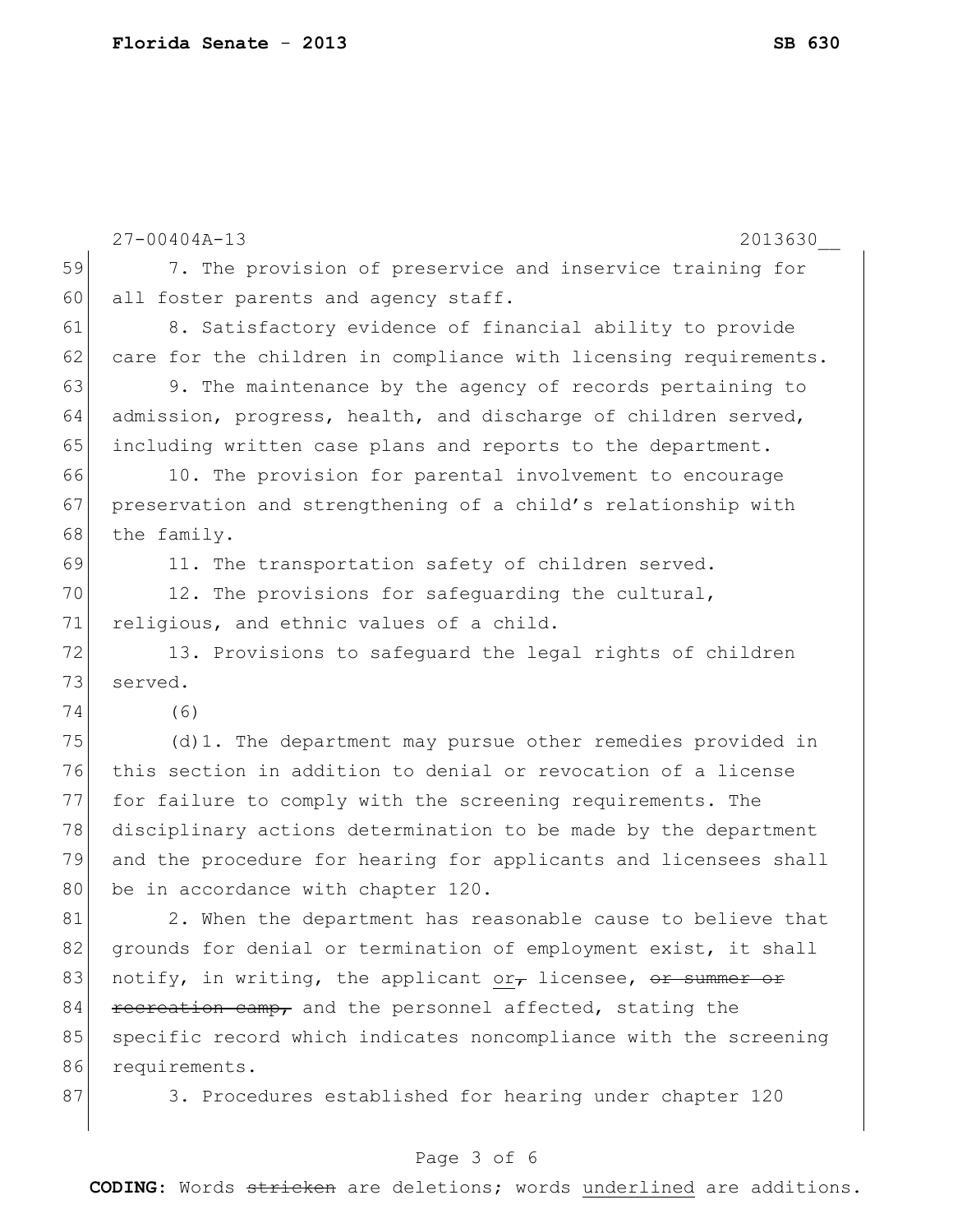|     | $27 - 00404A - 13$<br>2013630                                      |
|-----|--------------------------------------------------------------------|
| 88  | shall be available to the applicant or $\tau$ licensee, summer day |
| 89  | camp, or summer 24-hour camp, and affected personnel, in order     |
| 90  | to present evidence relating either to the accuracy of the basis   |
| 91  | for exclusion or to the denial of an exemption from                |
| 92  | disqualification.                                                  |
| 93  | 4. Refusal on the part of an applicant to dismiss personnel        |
| 94  | who have been found not to be in compliance with the               |
| 95  | requirements for good moral character of personnel shall result    |
| 96  | in automatic denial or revocation of license in addition to any    |
| 97  | other remedies provided in this section which may be pursued by    |
| 98  | the department.                                                    |
| 99  | (k) The department shall may not license summer day camps          |
| 100 | and or summer 24-hour camps and. However, the department shall     |
| 101 | have access to the personnel records of such camps facilities to   |
| 102 | ensure compliance with the screening requirements.                 |
| 103 | Section 2. Section 409.1756, Florida Statutes, is created          |
| 104 | to read:                                                           |
| 105 | 409.1756 Licensure of summer camps.-                               |
| 106 | (1) (a) The purpose of this section is to protect the              |
| 107 | health, safety, and well-being of all children in the state who    |
| 108 | attend summer day camps or summer 24-hour camps by providing for   |
| 109 | the establishment of licensing and screening requirements for      |
| 110 | such camps and providing procedures to determine adherence to      |
| 111 | these requirements.                                                |
| 112 | (b) This section does not authorize any governmental agency        |
| 113 | jurisdiction or authority to regulate, control, or supervise the   |
| 114 | form, manner, or content of any religious curriculum or            |
| 115 | teachings of a summer day camp or summer 24-hour camp unless the   |
| 116 | health, safety, or well-being of the child is adversely            |
|     |                                                                    |

# Page 4 of 6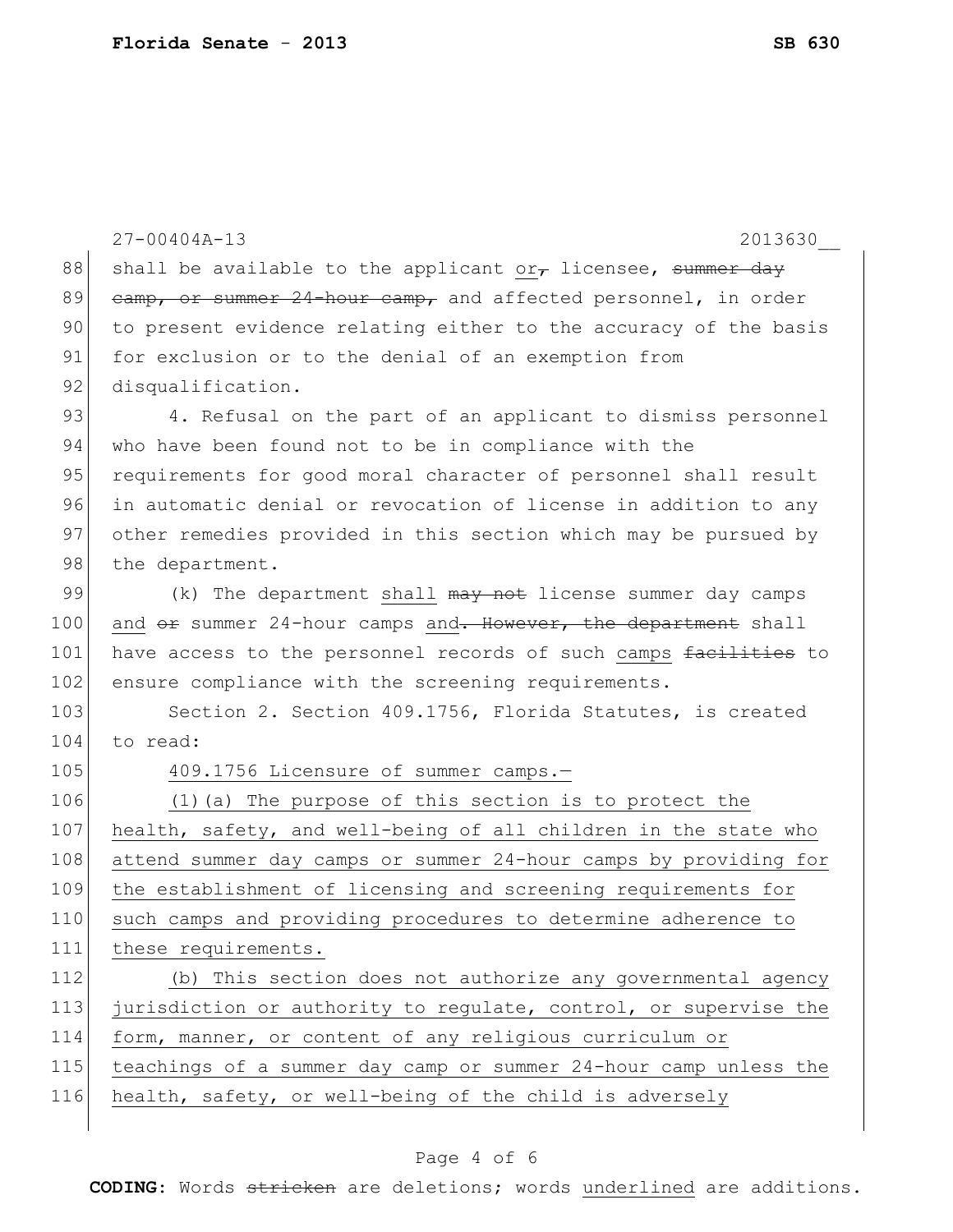|     | $27 - 00404A - 13$<br>2013630                                    |
|-----|------------------------------------------------------------------|
| 117 | affected.                                                        |
| 118 | (2) As used in this section, the term:                           |
| 119 | (a) "License" means a license as defined in s. 120.52(10).       |
| 120 | A license under this section is issued to a summer day camp or   |
| 121 | summer 24-hour camp and is not a professional license of any     |
| 122 | individual. Receipt of a license under this section does not     |
| 123 | create a property right in the recipient. A license under this   |
| 124 | section is a public trust and a privilege and is not an          |
| 125 | entitlement. This privilege must guide the finder of fact or     |
| 126 | trier of law at any administrative proceeding or court action    |
| 127 | initiated by the department.                                     |
| 128 | (b) "Operator" means any onsite person ultimately                |
| 129 | responsible for the overall operation of a summer day camp or    |
| 130 | summer 24-hour camp, regardless of whether the operator is the   |
| 131 | owner or administrator of such a camp.                           |
| 132 | (c) "Owner" means the person who is licensed to operate the      |
| 133 | summer day camp or summer 24-hour camp.                          |
| 134 | (d) "Personnel" means all owners, operators, employees, and      |
| 135 | volunteers working in a summer day camp or summer 24-hour camp   |
| 136 | who may be employed by or do volunteer work for a person,        |
| 137 | corporation, or agency that holds a license to operate a summer  |
| 138 | day camp or summer 24-hour camp. For purposes of screening, the  |
| 139 | term does not include a volunteer who assists on an intermittent |
| 140 | basis for less than 10 hours per month, if a person who meets    |
| 141 | the screening requirement of this section is always present and  |
| 142 | has the volunteer in his or her line of sight.                   |
| 143 | (e) "Screening" means the act of assessing the background        |
| 144 | of personnel and includes, but is not limited to, employment     |
| 145 | history checks as provided in chapter 435 using the level 2      |
|     |                                                                  |

# Page 5 of 6